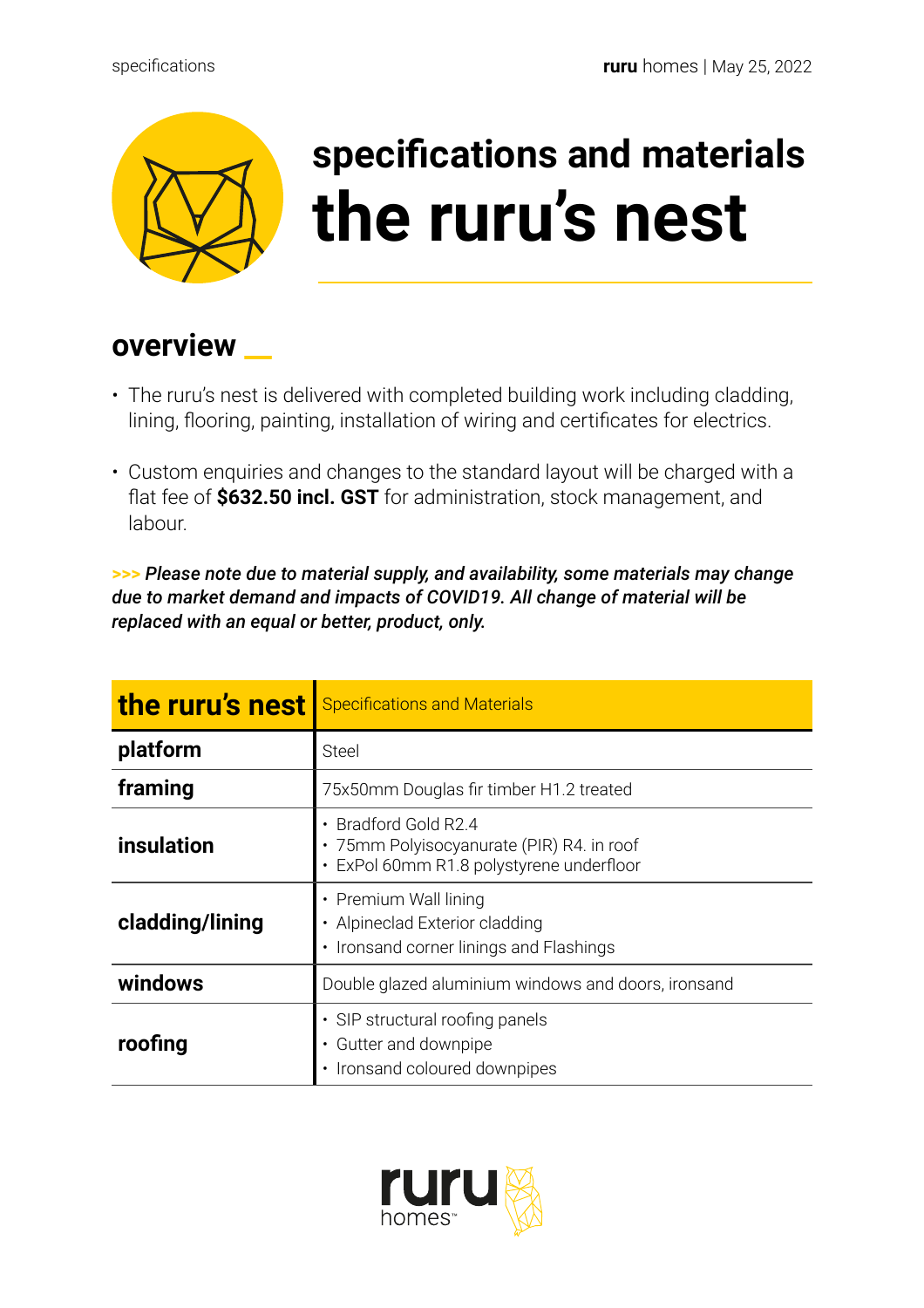| the ruru's nest | <b>Specifications and Materials</b>                                                                                                                                                                                                                     |
|-----------------|---------------------------------------------------------------------------------------------------------------------------------------------------------------------------------------------------------------------------------------------------------|
| flooring        | • 19mm Plywood underlining<br>• Vinyl floor of available choices                                                                                                                                                                                        |
| paint           | • All walls - low VOC paint<br>• Jobs are carried out by a professional painters/decorators only                                                                                                                                                        |
| lighting        | Ample LED strips and power points in all rooms                                                                                                                                                                                                          |
| bathroom        | Pls enquire – Can be added to the design layout $\div$ \$18,000<br>Includes:<br>• Full Wall with Sliding Door<br>• Shower, Vanity Unit, Toilet and Plumbing<br>• Gas Califont, Gasfitting and Wiring<br>• Certification for Gas, Plumbing and Electrics |
| certification   | • Certified installation of electrics<br>• An electrical warrant of fitness will be provided<br>• Smoke Detector installed and certified<br>All electrical work will be carried out by qualified professionals                                          |